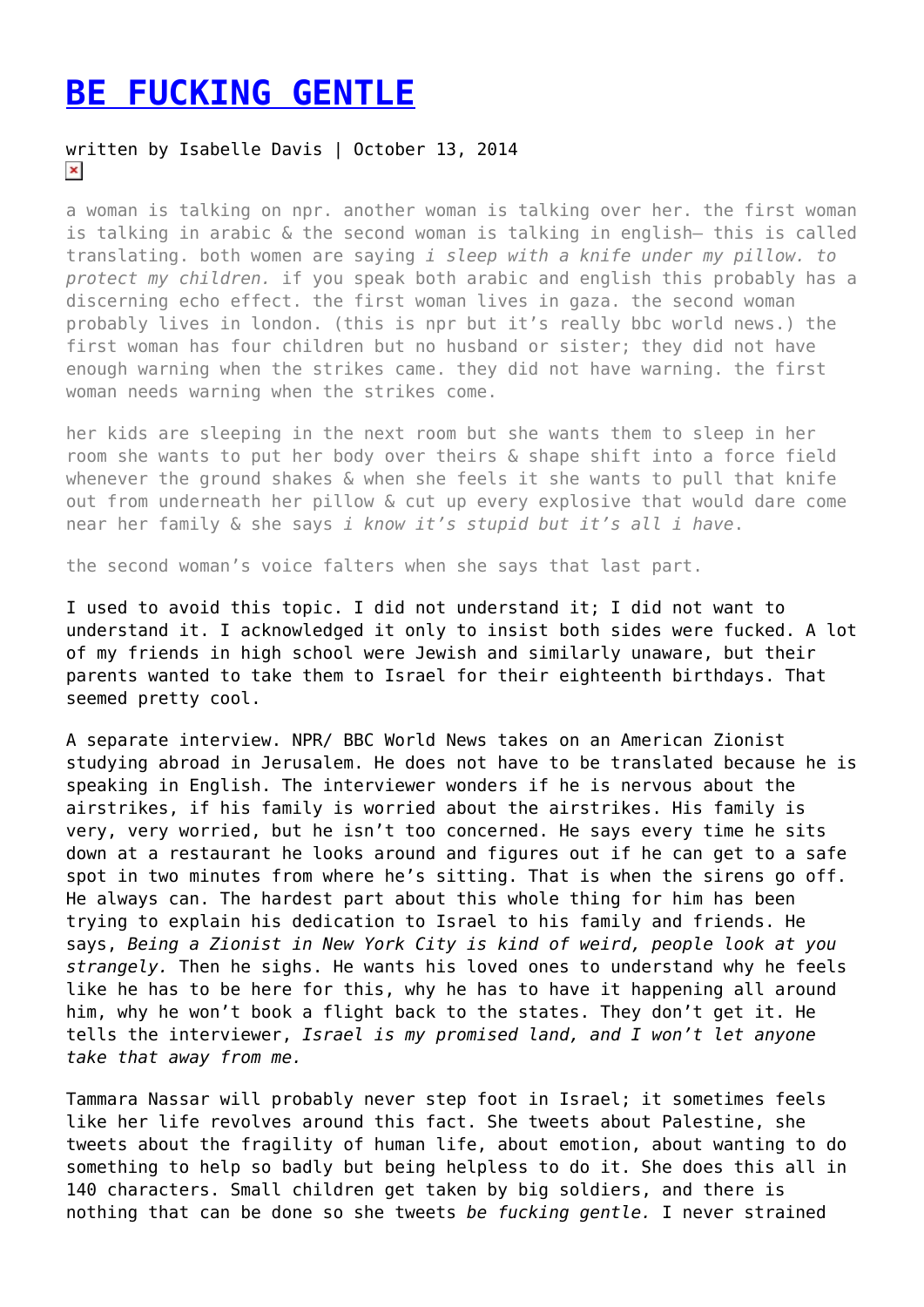our relationship by blocking her out whenever she happened to be talking about the conflict. This was in part because I knew how awful and selfish and privileged I was in getting to make the decision to be uninformed, but also because she made it her mission to teach me about these things anyways.

She taught me biased but I do not think that matters. She would invite me to her room under the guise of studying only to completely ignore her books and turn on a Zizek lecture at full volume. Loud enough so that not listening became impossible. He yelled at stupid students asking him stupid questions about how the Holocaust made a Jewish State essential. He said, isn't it funny how these people (his people) are using that excuse to do something so similar to another people? My mouth formed questions before my brain could tell it to shut up.

"But is it really that simply horrible? Did they really just kick them out and make it theirs? I thought it was more complicated than that."

"They did not *just* throw us out, Isabelle, they tortured us and they raped us and they killed us and they evicted us until they bombed us."

Tammara goes to school in Appleton, Wisconsin but she lives in Jordan. She is Palestinian. She is a descendent of refugees. Her father went to prison when he was eighteen for peacefully protesting getting unceremoniously and literally thrown from his own home. Her grandfather had done the same thing twenty years before. Both dreamed of going back but neither will be able to get in. Tammara's grandmother was raped. This was routine.

In March, Tammara did not eat for three days, except for tiny bits of salt. This was in solidarity. Palestinian prisoners of war go on hunger strikes for months, eating only tiny bits of salt every other day. Without food she had less understanding for the uninformed. She did not want to explain her anger, she just wanted to live in it. She lost five pounds and fell asleep on my floor at four pm listening to slam poems for The West Bank. My roommate got annoyed.

"It's not the Israeli-Palestinian conflict. It's a genocide."

Tammara told me this at the beach. Later in the day she ran up to her boyfriend to tell him she had found a dead fish on the shore; they kissed over it and spent some time talking to a little girl who wanted to know who was a boy and who was a girl— the two of them had similar haircuts and big white t-shirts on. They told her neither of them had that figured out yet.

The sun was out and we were on benches. The sun was out and three Israeli teenagers had been kidnapped. We didn't say much about it. We just exchanged glances and ruminated about how it couldn't be good while sipping on our hard cider. Tammara said that it didn't matter if Hamas had done it or not and I